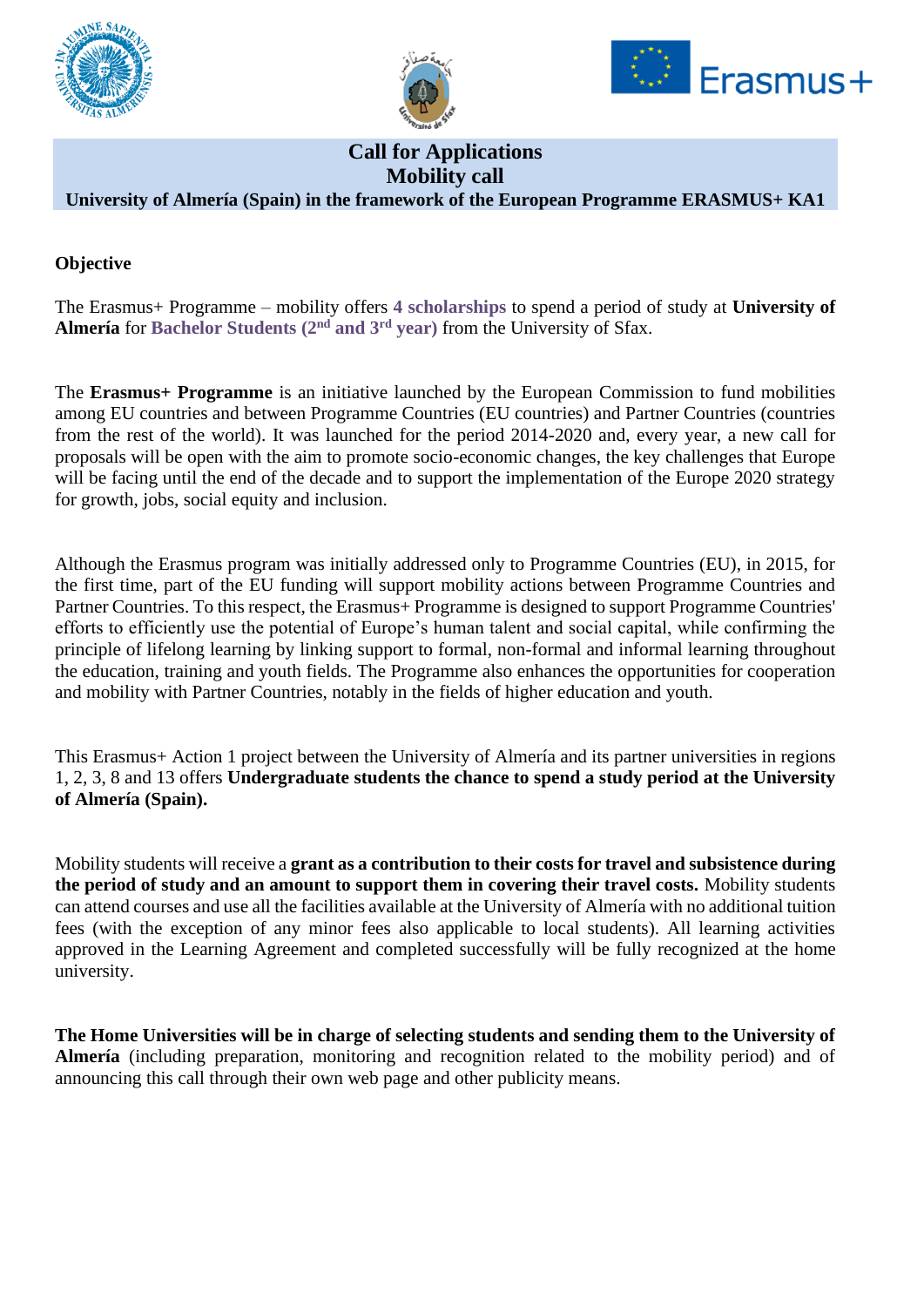





### **Financing**

The grants offered to students in the Erasmus+ Mobility between Programme and Partner Countries do not cover all the expenses, but are merely a contribution to bearing the additional cost of the stay abroad.

The grants include:

• A European Union **contribution for subsistence**: An amount established according to the country of destination and the actual number of days spent abroad. In particular, the grants are split into groups of countries according to the cost of living. Spain is included in Group 2 and the mobility contribution is **850 € per month** for students.

An additional amount to cover **travel expenses**. The amount is **275 €**

#### **Mobility Period:**

Undergraduate Exchange (5 months)

Student mobilities should start in the second semester of Academic Year 2020/2021 according to the University of Almería Academic Calendar:

Students can apply for a grant to make a mobility period of study at the University of Almería in one of the following fields of study:

| Agriculture,      | forestry       |        | and   Economics                    |           |        |                         |           | Marketing and Advertising |
|-------------------|----------------|--------|------------------------------------|-----------|--------|-------------------------|-----------|---------------------------|
| fishery           |                |        |                                    |           |        |                         |           |                           |
| <b>Business</b>   | <b>Studies</b> |        | with   Finance, banking, insurance |           |        | Accounting and taxation |           |                           |
| languages         |                |        |                                    |           |        |                         |           |                           |
| Management<br>and |                | Modern | EC                                 | Languages | Modern | EC.                     | Languages |                           |
| Administration    |                |        | (Spanish)                          |           |        | (English)               |           |                           |

#### **Conditions and procedures:**

Selected students:

- must be enrolled at least in the second year of their studies
- should not have done more than 7 months of Erasmus + or Erasmus Mundus mobility before
- should hold a B1 certificate of Spanish or English proficiency
- can only belong to the areas mentioned
- must choose courses belonging to their area. The offer of courses in English is limited, please check the list
- must be willing to enrol at UAL for at least 18 ECTS (three courses)

#### *General conditions for admittance*

Applications should be submitted to the home institution that will be responsible for selecting the participants, according to previously established criteria. All fundamental principles and mobility requirements set out in the Inter-Institutional Agreement must be respected. The selection procedure must